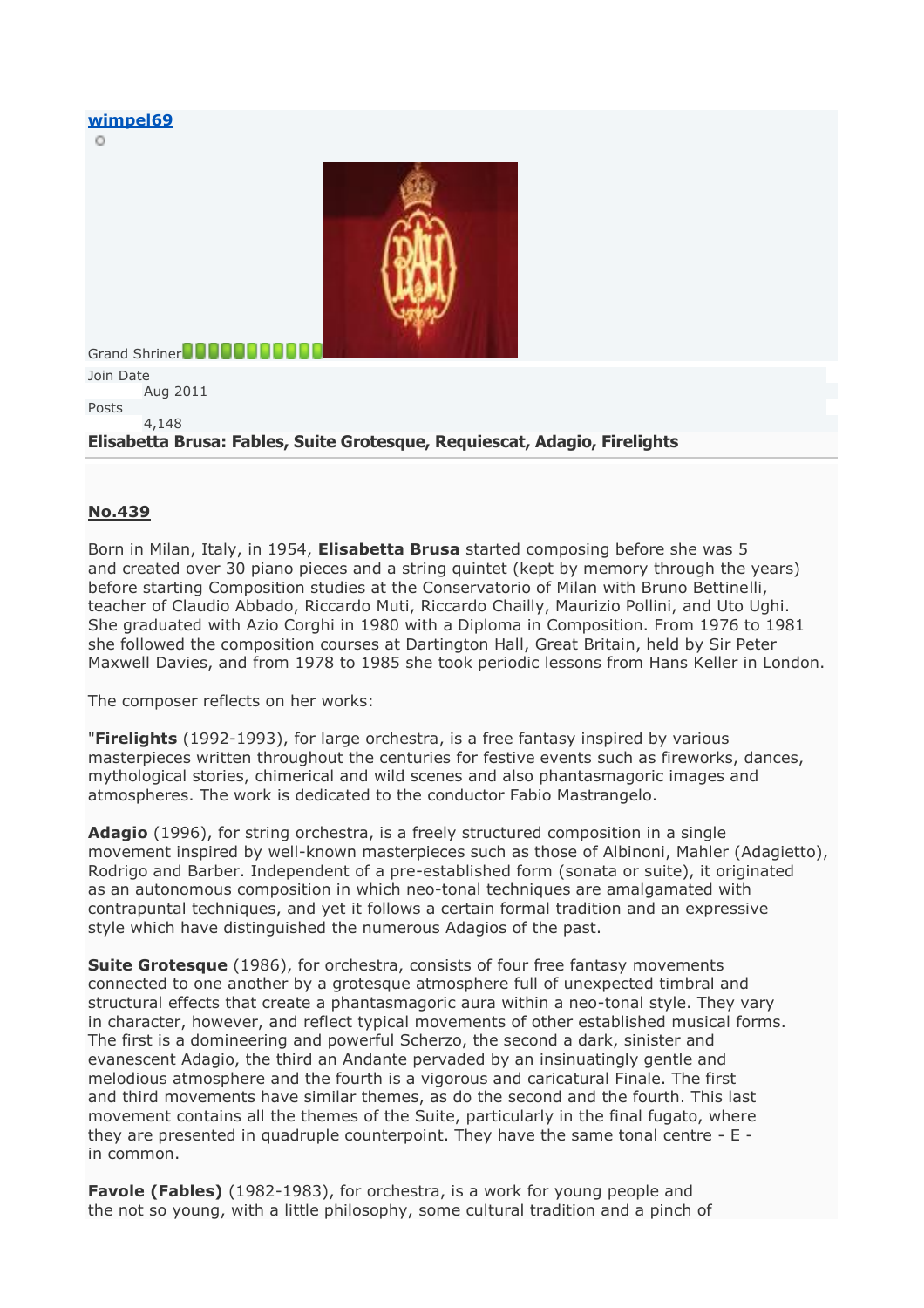ironic humour, but above all a great deal of fantasy and liberty in the wake of the literary texts that inspired them. The work was dedicated to my godson Matteo on the occasion of his birth!"



## **21ST CENTURY CLASSICS** 8.555267



# **Elisabetta BRUSA Orchestral Works**

**DDD** 

**Firelights Adagio Wedding Song Requiescat Suite Grotesque Favole** 

**National Symphony Orchestra of Ukraine Fabio Mastrangelo** 

### *Music Composed by Elisabetta Brusa Played by the National Symphony Orchestra of Ukraine Conducted by Fabio Mastrangelo*

*"Elisabetta Brusa studied at the Milan Conservatory graduating in 1980. Later she followed composition courses at the Dartington Summer School of Music and at the Tanglewood Music Centre. She also studied with Hans Keller whom she considers her "spiritual enlightener and mentor" and to whose memory she dedicated her orchestral work Requiescat.*

*The earliest work here, Favole, completed in 1983, "is a work for young people, and the not so young". It is based on several well-known fables by Aesop, Andersen, La Fontaine and*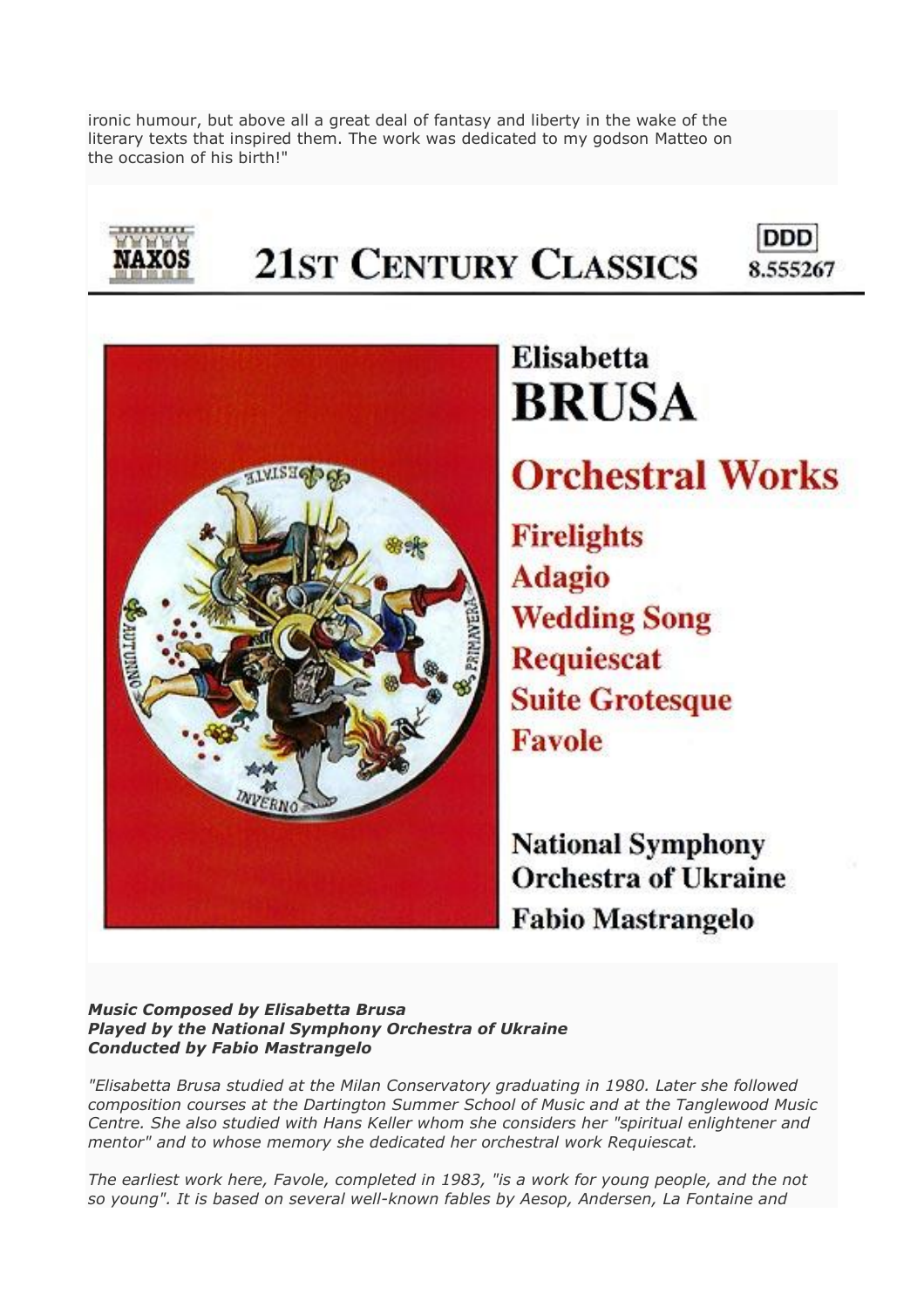*Perrault. This suite of seven short, neatly characterised movements is a good example of Brusa's happy music making and remarkable orchestral mastery. Colourfully scored and superbly crafted music it is in turn serious and humorous, tender and mildly ironic, tuneful and mildly dissonant. This is the sort of work that could and should be as popular with young (and not so young) audiences as the celebrated Peter and the Wolf or L'Histoire de Babar.*

*Much of the same could be said of the Suite Grotesque of 1986, though the music is appropriately more ironic and whimsical. Firelights and Wedding Song are somewhat lighter in mood, and the former is again a brilliant orchestral showpiece in much the same vein as Stravinsky's Fireworks.*

*Both Adagio for strings completed in 1996 and Requiescat of 1994 are altogether more serious in intent. The beautiful Adagio is overtly a near-cousin of Barber's ubiquitous similarly titled piece. The writing for strings is again remarkably assured. As already mentioned, Requiescat is dedicated to the memory of Hans Keller. This is a deeply-felt, often moving elegy (it ends with a treble voice softly singing the words Requiescat in pace); and, no doubt, the major work here.*

*Elisabetta Brusa's music, which was new to me, is fairly traditional, colourfully scored, mildly dissonant, in a freely tonal manner. As such, it is quite accessible, often entertaining and often quite attractive. No great masterpieces here, maybe, but honest and sincere music making that repays repeated hearings, especially in fine performances and recording such as these."*

### **Hubert Culot, Musicweb International**